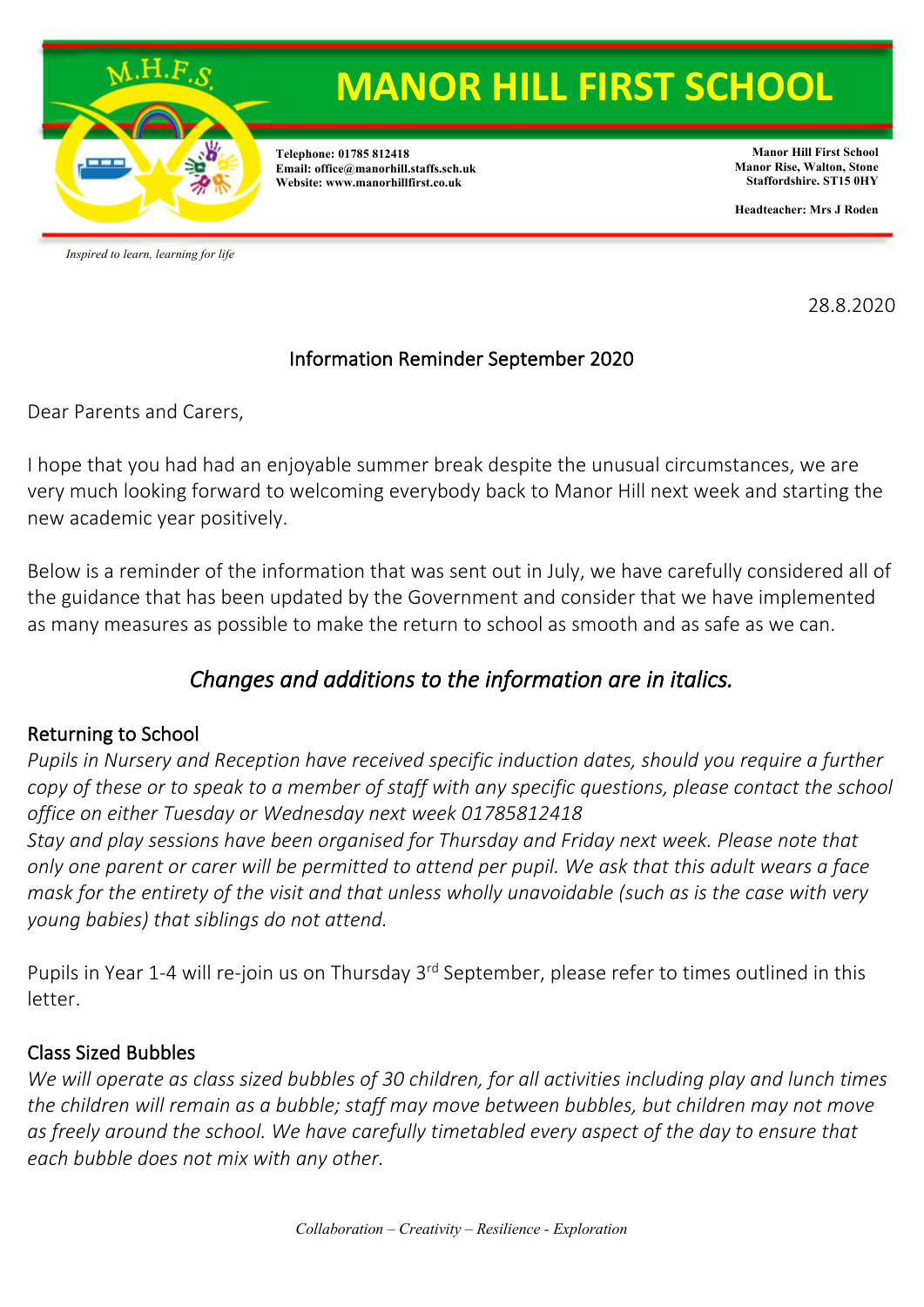

*Inspired to learn, learning for life*

#### Increased Hygiene Measures

It will still be necessary to be stringent with our hygiene measures. Pupils will wash their hands upon entry and regularly throughout the day and sanitise them using gel regularly in between washes. Resources will also be cleaned frequently and cleaning of touch points and toilets will also be increased.

*All pupils will use alcohol based gel as this is most effective in killing the virus, if you have any objection to this, please contact the school.*

#### *Masks*

*We have carefully scrutinised the guidance on the use of masks, it is not necessary for pupils to wear masks at school as we are ensuring that the bubbles do not mix.*

*Any visitors to our school will be asked to wear a mask.*

*Staff may need to wear masks at certain times, during close contact First Aid for example.*

#### Behaviour

Our behaviour policy has been updated in light of Covid19, pupils must adhere to the rules and routines within their bubble and not breach these expectations. To keep everyone safe we will not tolerate behaviour which does not conform, and pupils will be sent home if they do not keep to the distance and space required.

#### Start and End of Day

It has been necessary for us to stagger the arrival and collection times for each year group in order to minimise the number of people on the school site at any one time and to allow us to welcome pupils safety into school, wash their hands and settle into their new bubbles.

We have shortened pupil lunches by 15 minutes in order to ensure that we can still offer the correct amount of teaching time.

*Entry and Exit points are clearly marked and staff will be on hand to help direct you to the correct places. We ask that you maintain a social distance when on the school grounds and are patient with us as we welcome and release the children.*

*It is important that we know the person collecting your child, please inform us of any changes to this. We will not release a child if we are not informed of a change without speaking to a parent or carer first.*

*Where at all possible we ask that only one adult attends to drop off or collect each pupil.*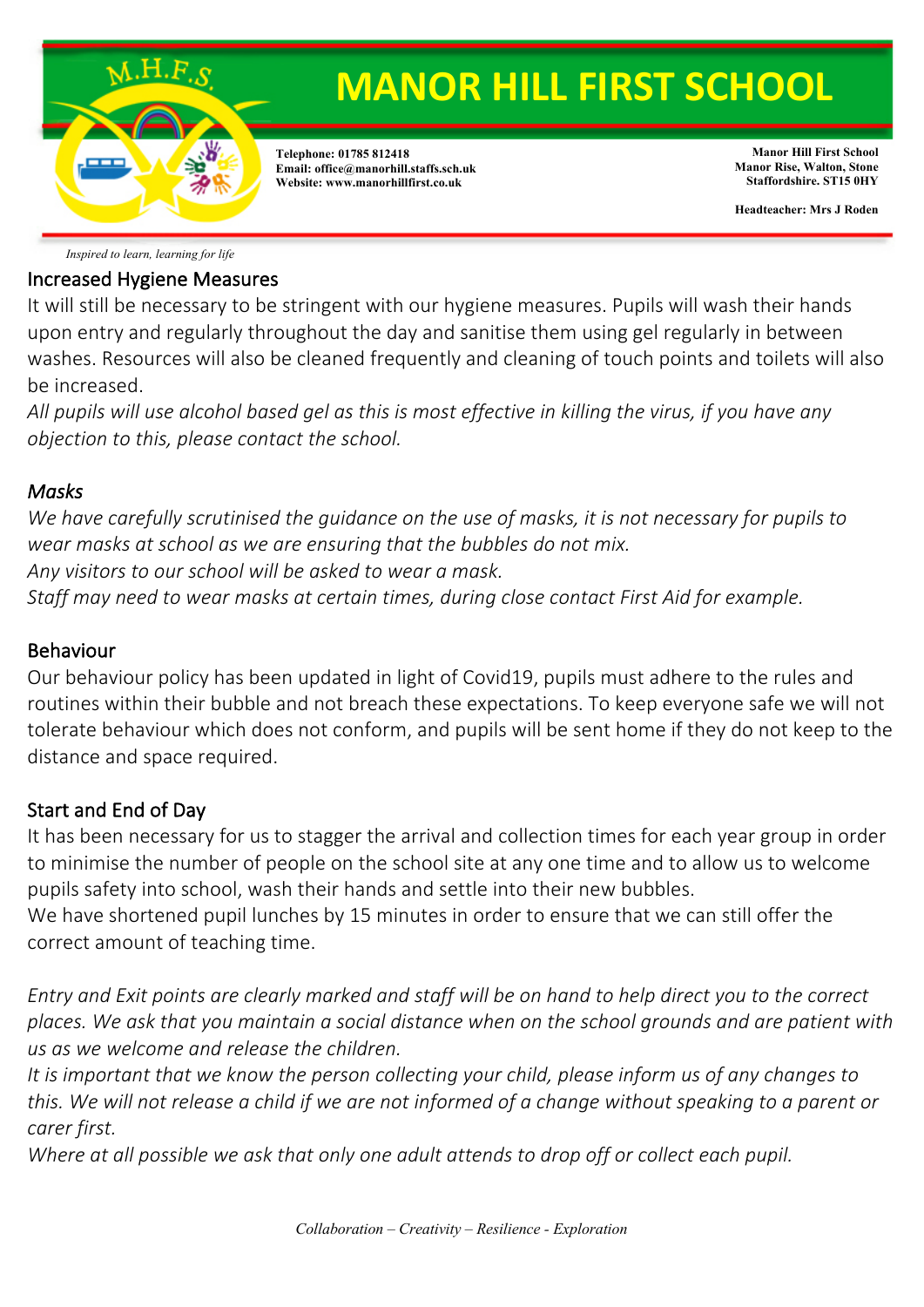

**Telephone: 01785 812418 Email: office@manorhill.staffs.sch.uk Website: www.manorhillfirst.co.uk**

**Manor Hill First School Manor Rise, Walton, Stone Staffordshire. ST15 0HY**

**Headteacher: Mrs J Roden**

*Inspired to learn, learning for life*

## Bright Beginners:

Enter into their Classroom door 8.45am Collected from Main Nursery door 11.45am

#### Early Explorers:

Enter Into the Main Nursery door 8.45am Collected from Main Nursery Door 11.45 or 3.15 pm

#### Reception:

Following their induction period. Enter into Reception Corridor door 8.45pm Collected from Reception Corridor Door 3.00pm

#### Year 1:

Enter into Y1 classroom door (ramp on main playground) 8.50am Collected from Y1 Classroom door 3.05pm

#### Year 2:

Enter into first door on top playground 8.50am Collected from first door on top playground 3.05pm

#### Year 3:

Line up on top playground at marked spot teacher will lead into main playground door 9.00am Collected from main playground door 3.15pm

#### Year 4:

Line up on top playground at marked spot teacher will lead into main playground door 9.00am Collected from main playground door 3.15pm

We will not be permitted to allow siblings to enter or be collected together, I apologise that you may have to attend multiple areas to drop off and collect, however the staggered times should support this.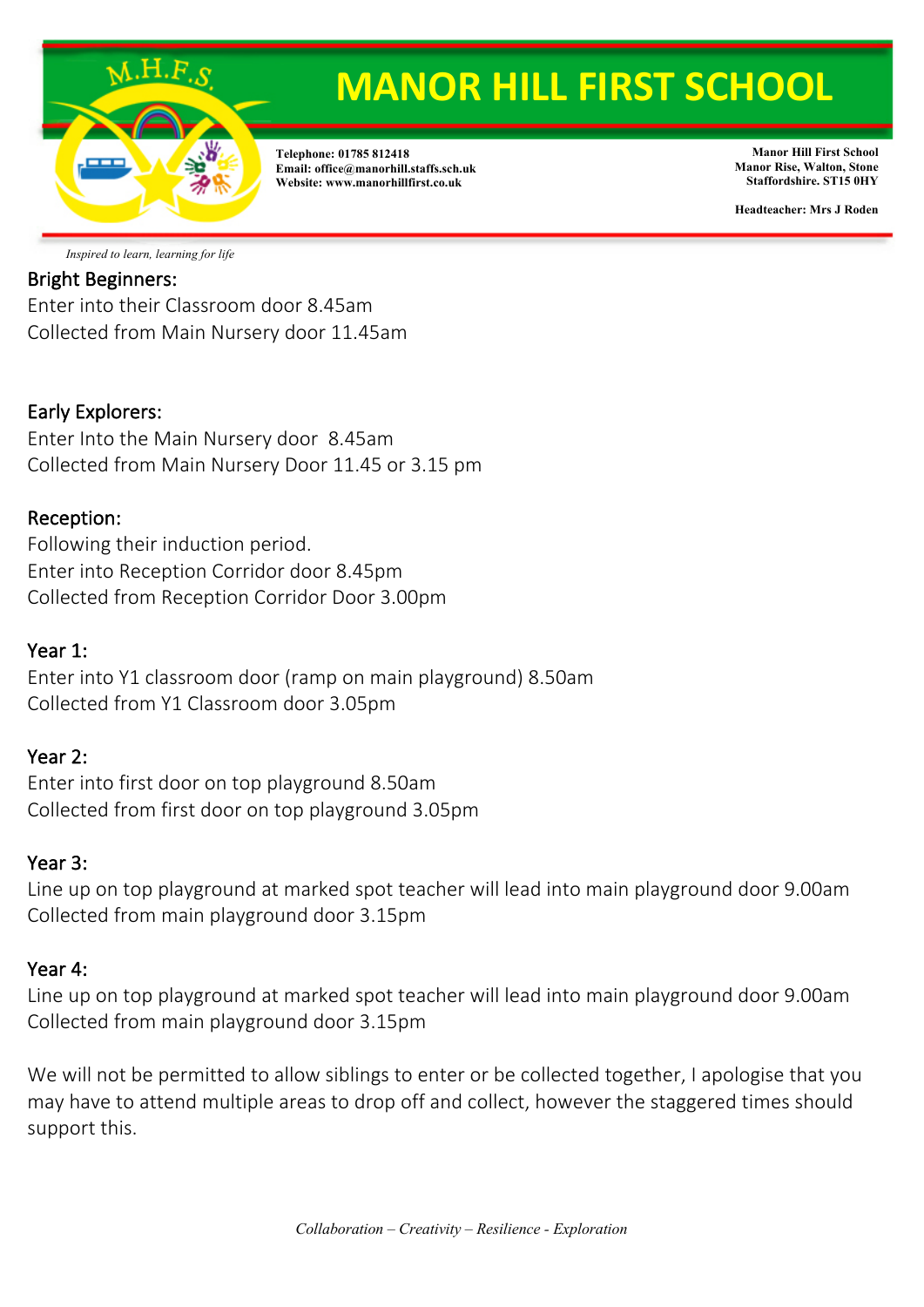

*Inspired to learn, learning for life*

#### Lunches

Pupils will have the choice of a school meal, which will be ordered each morning and pre packed as our serving hatch remains closed. Or they may bring a packed lunch from home. All pupils in YR-2 are entitled to a universal free school meal, other meals will be changed at £2.30 per day. To enable bubbles to be isolated we will use both halls to serve lunches, with the older children eating upstairs.

#### Snacks

We will no longer be offering toast as a snack. All children in EYFS and KS1 are provided with fruit from the government. Children in Y3 and 4 may bring in their own fruit and all children in Y1-4 may bring in a small, healthy snack such as a cereal bar, piece of cheese or yogurt tube should they wish. Sweets, chocolates, crisps and cakes are not permitted and pupils will not be allowed to eat them at school. We remain a NUT FREE school, please ensure that no items at all containing nuts are brought onto the school site.

## Uniform

We will require all children to return to school in complete uniform from September, this is an important part of our school identity. There is no longer a directive that this must be washed daily. On the days that your child has PE, we would like children to attend in their kit and school jumper or cardigan to prevent the need for them to dress and undress at school.

PE Days: Reception Wednesday Year 1 Tuesday Year 2 Tuesday and Wednesday Year 3 Mondays and Wednesdays Year 4 Monday and Friday

## Equipment

Children may bring a book bag or small rucksack with them to carry their reading book and record. Children must all bring their own water bottle each day.

We will not be allowing any pencil cases or toys to be brought in from home, we will be providing each child with their own pencil case and equipment which will not be shared with their classmates.

*Reading books will be sent home as usual and changed once per week.*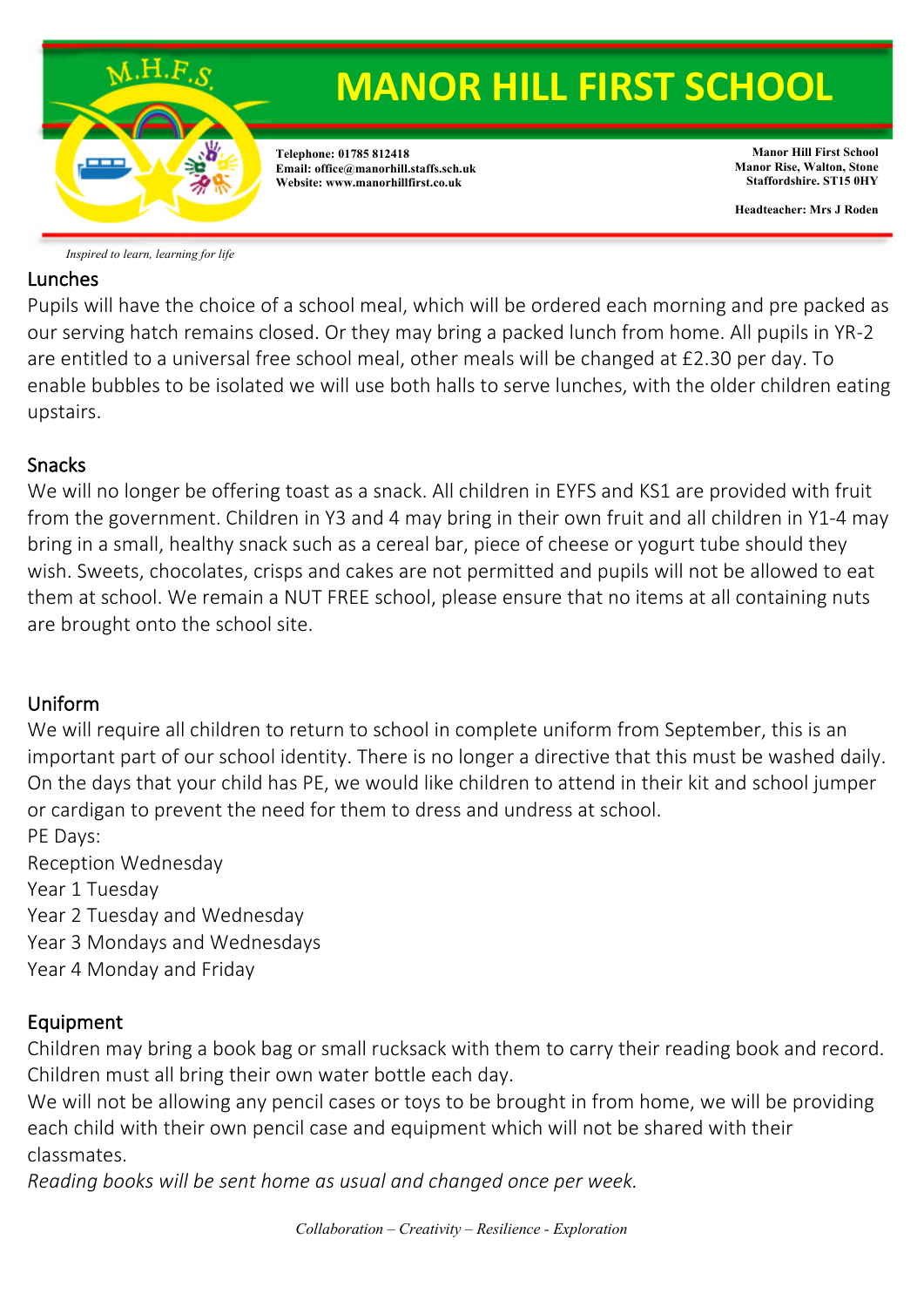

**Telephone: 01785 812418 Email: office@manorhill.staffs.sch.uk Website: www.manorhillfirst.co.uk**

**Manor Hill First School Manor Rise, Walton, Stone Staffordshire. ST15 0HY**

**Headteacher: Mrs J Roden**

*Inspired to learn, learning for life*

#### Hilltops Wraparound

Thank you for all of your interest in Hilltops our Wrap around care club.

This will reopen for Nursery and Y1-4 on 7<sup>th</sup> September and on 21<sup>st</sup> September for Reception pupils following their induction on  $21<sup>st</sup>$  September.

*Due to staffing restrictions we will only have 15 places only per session.*

*It is important to note that should you choose to use this facility that we are unable to strictly maintain the year group bubbles at Hilltops. Children will where possible access activities with others from their class, however the club will operate from the same space with shared staff.* 

#### Illness

Attendance to school will become compulsory again in September, however we urge you not to send you child if they show any symptom of illness. You should seek medical advice and a COVID test if required.

*Should we have any positive tests in school, the affected bubble will be closed and we will take advice from the Local Authority and Public Health England.*

*We ask that you engage with Track and Trace in your wider lives and should you have any information regarding a potential positive contact that this is shared promptly with the school.* 

## Google Classroom

We have completed our training to facilitate online learning should we be required to close we will also use this to set home learning to support the recovery curriculum and to help pupils catch up. Log ins will be issued in September.

## Sports, Swimming and Trips

There will be no swimming or school trips in the Autumn Term. We will still have coaching from Time 4 Sport for some PE sessions. *Time for Sport after school clubs will be for one class per key stage at a time. We will send out information during the first week.* 

## Assemblies and Visitors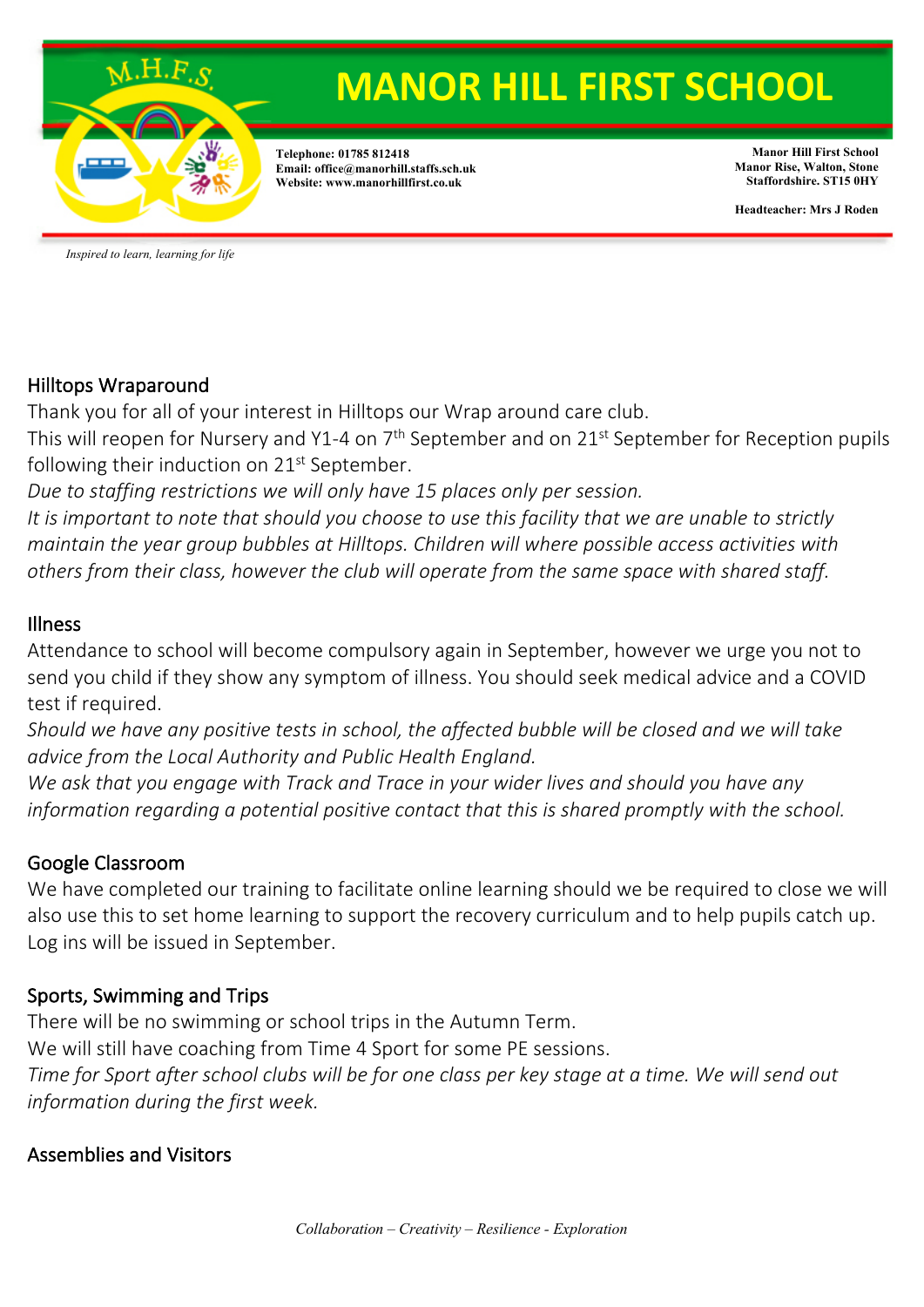

*Inspired to learn, learning for life*

Unfortunately, we will not be able to welcome any visitors into school, including parents unless this is by appointment. *Should you require a face to face appointment you will be required to meet with staff in a socially distanced space and to wear a mask. We will aim to have most discussion via telephone or Zoom wherever possible.*

We will not be having any assemblies for the children, as we are not permitted to mix bubbles or gather. We will however make sure that we broadcast a virtual assembly into classes to retain our sense of community.

I know that as a school we will adapt to the necessary changes quickly and confidently. We are very much looking forward to 'putting our family back together again' and will do all that we can to make this return to school a happy one for all. Should you have any questions or concerns, please do email me directly headteacher@manorhill.staffs.sch.uk and I will do my best to answer them as I know that this time as a parent will be difficult.

Sincere best wishes, Mrs Jessica Roden Headteacher